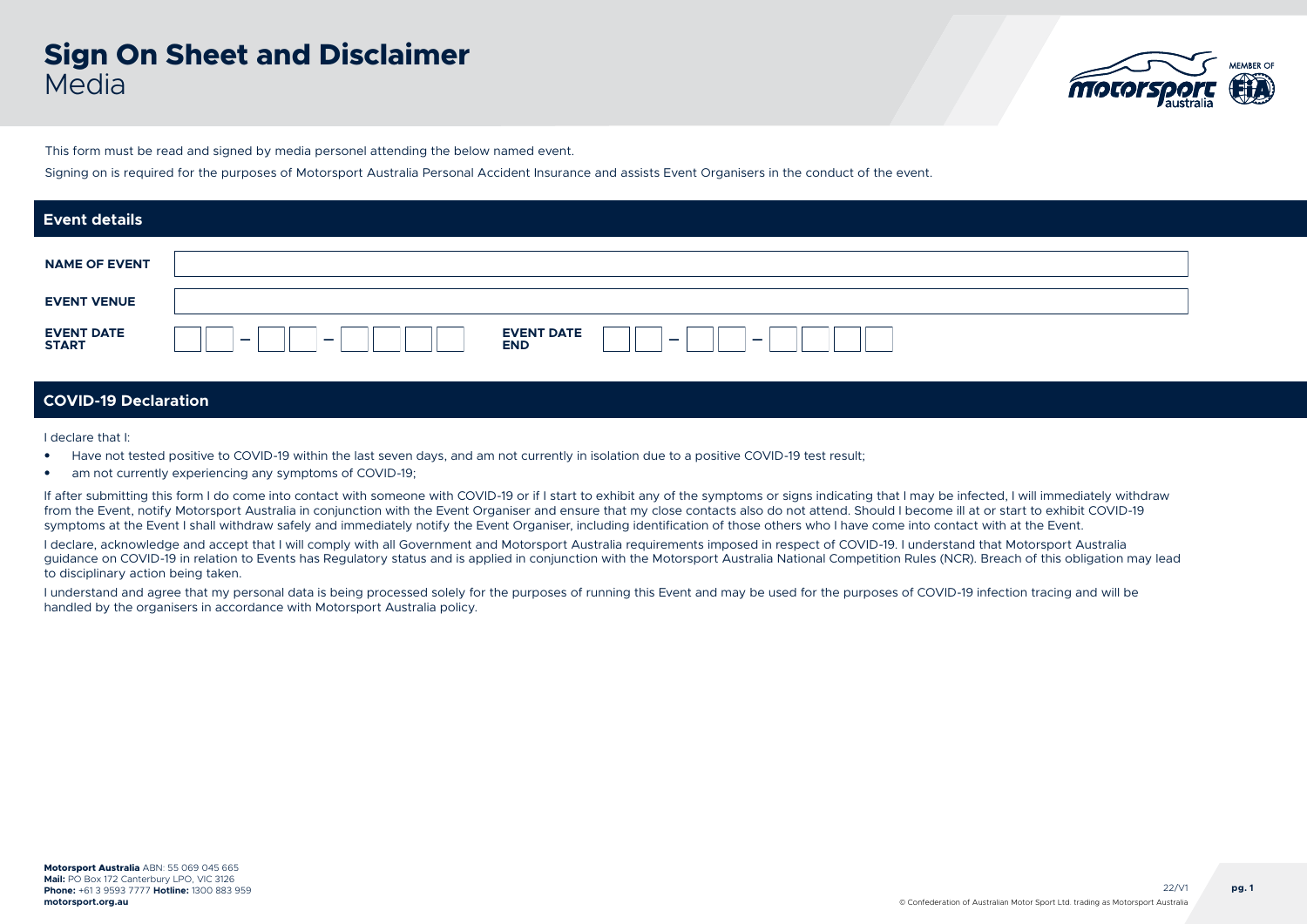

## **Risk Warning and Assumption of Risk**

**Motorsport Activities are inherently dangerous recreational activities and there is significant risk of injury, disability or death. If you do not wish to be exposed to such risks, then you should not participate in the Motorsport Activities.**

#### **Acknowledgement of Risks**

I acknowledge that the risks associated with attending or participating in Motorsport Activities include but are **not limited** to the risk that I may suffer harm as a result of:

- motor vehicles (or parts of them) colliding with other motor vehicles or persons or property;
- other participants acting dangerously or with lack of skills;
- high levels of noise exposure;
- acts of violence and other harmful acts (whether intentional or inadvertent) committed by persons attending or participating in the event; and
- the failure or unsuitability of facilities (including grand-stands, fences and guard rails) to ensure my safety.

#### **Exclusion of Liability, Release and Indemnity**

- In exchange for being able to attend or participate in the Motorsport Activities, **I will and agree to:**
- to **release** Motorsport Australia and the Entities to the extent that any or all of them are providing Recreational Services from all liability for:
	- my **death**;
	- any **physical or mental injury** (including the aggravation, acceleration or recurrence of such an injury);
	- the contraction, aggravation or acceleration of a **disease** including but not only COVID-19;
	- the coming into existence, the aggravation, acceleration or recurrence of any other **condition, circumstance, occurrence, activity, form of behaviour, course of conduct or**

### **state of affairs:**

- that is or may be harmful or disadvantageous to me or the community; or
- that may result in harm or disadvantage to me or the community,
- any claim for any costs and expenses I may incur as a consequence of any of the above;
- arising from my participation in or attendance at the Motorsport Activities;
- to **indemnify and hold harmless and keep indemnified** Motorsport Australia and the Entities to the maximum extent permitted by law in respect of any Claim by any person; and
- to attend at or participate in the Motorsport Activities at my own risk.

#### **I understand that:**

- nothing in this document excludes, restricts or modifies any rights that I may have as a result of significant personal injury that is caused by the Reckless Conduct of Motorsport Australia and the Entities as the supplier of the Motorsport Activities and Recreational **Services**
- nothing in this document prevents Motorsport Australia and the Entities from relying on any laws (including statute and common law) that limit or preclude their liability;
- nothing in this document excludes any term or guarantee which under statute cannot be excluded, however the liability of Motorsport Australia and the Entities is limited to the minimum liability allowable by law;
- nothing in this document precludes me from making a claim under a Motorsport Australia insurance policy where I am expressly entitled to make a claim under that insurance policy; and
- Motorsport Australia has arranged for limited personal injury insurance coverage which may provide me with some protection for loss, damage or injury that I may suffer during my participation in the Motorsport Activities. I acknowledge and accept that the insurance taken out by Motorsport Australia may not provide me with full indemnity for loss, damage or injury that I may suffer during my participation in the Motorsport Activities, and that I may have to pay the excess if a Claim is made under an insurance policy on my behalf. I agree that my own insurance arrangements are ultimately my responsibility and I will arrange any additional coverage at my expense after taking into account Motorsport Australia's insurance arrangements, this document and my own circumstances.

#### **Where Motorsport Activities are held in the following jurisdictions, I acknowledge that I have also read and accept the following warnings:**

Under Australian Government Consumer Law (which is part of the **Competition and Consumer Act 2010 (Commonwealth)**), several guarantees are implied into contracts for the supply of certain goods and services. I agree that the application of all or any of the provisions of Subdivision B of Division 1 of Part 3-2 of Australian Consumer Law (i.e. guarantees relating to the supply of services), the exercise of rights conferred by those provisions, and any liability of Motorsport Australia and the Entities for a failure to comply with any such guarantees, are excluded. However, such exclusion is limited to liability for:

- death, physical or mental injury (including aggravation, acceleration or recurrence of such an injury of the individual);
- contraction, aggravation or acceleration of a disease of an individual; or
- the coming into existence, the aggravation, acceleration or recurrence of any other condition, circumstance, occurrence, activity, form of behaviour, course of conduct or state of affairs in relation to an individual that is or may be harmful or disadvantageous to the individual or the community, or that may result in harm or disadvantage to the individual or the community.

This exclusion does not apply to significant personal injury suffered by me as a result of the reckless conduct of Motorsport Australia and the Entities.

#### **Warning Applicable in Relation to Motorsport Activities Held in Victoria**

**Warning Under The Australian Consumer Law and Fair Trading Act 2012:** 

Under **The Australian Consumer Law (Victoria)**, several statutory guarantees apply to the supply of certain goods and services.

- These guarantees mean that the supplier named on this form is required to ensure that the recreational services it supplies to me:
- are rendered with due care and skill;
- are reasonably fit for any purpose which I either expressly or by implication, make known to the supplier; and
- might reasonably be expected to achieve any result I have made known to the supplier.

Under section 22 of the **Australian Consumer Law and Fair Trading Act 2012 (Vic)**, the supplier is entitled to ask me to agree that these conditions do not apply to me. I understand that if I sign this form, I am agreeing that any rights to sue the supplier under the **Australian Consumer Law and Fair Trading Act 2012** if I am killed or injured because the services were not in accordance with these guarantees, are excluded, restricted or modified in the way set out in this form.

Note: I note that the change to my rights, as set out in this form, does not apply if my death or injury is due to gross negligence on the supplier's part.

"Gross negligence" in relation to an act or omission, means doing the act or omitting to do an act with reckless disregard, with or without consciousness, for the consequences of the act or omission. See regulation 5 of the **Australian Consumer Law and Fair Trading Regulations 2012** and section 22(3)(b) of the **Australian Consumer Law and Fair Trading Act 2012**.

### **Warning Applicable in Relation to Motorsport Activities Held in South Australia**

Under sections 60 and 61 of **The Australian Consumer Law (SA)**, if a person in trade or commerce supplies me with services (including recreational services), there is a statutory guarantee that those services:

- will be rendered with due care and skill; and
- any product resulting from those services, will be reasonably fit for the purpose for which the services are being acquired (as long as that purpose is made known to the supplier); and
- any product resulting from those services, will be of such a nature, and quality, state or condition, that they might reasonably be expected to achieve the result that the consumer wishes to achieve, (as long as that wish is made known to the supplier or a person with whom negotiations have been conducted in relation to the acquisition of the services.

#### **Excluding, Restricting or Modifying My Rights:**

Under section 42 of the **Fair Trading Act 1987 (SA)**, the supplier of recreational services is entitled to ask me to agree to exclude, restrict or modify their liability for any personal injury suffered by me or another person for whom, or on whose behalf, I am acquiring the services (a third party consumer). If I sign this form, I am agreeing to exclude, restrict or modify the supplier's liability with the result that compensation may not be payable if I or the third party consumer suffer personal injury.

#### **Important:**

I do not have to agree to exclude, restrict or modify my rights by signing this form. The supplier may refuse to provide me with the services if I do not agree to exclude, restrict or modify my rights by signing this form. Even if I sign this form, I may still have further legal rights against the supplier. A child under the age of 18 cannot legally agree to exclude, restrict or modify their rights. A parent or guardian of a child who acquires recreational services for the child cannot legally agree to exclude, restrict or modify the child's rights.

#### **Agreement to exclude, restrict or modify my rights:**

I agree that the liability of Motorsport Australia and the Entities for any death or personal injury that may result from the supply of the recreational services that may be suffered by me (or a person for whom or on whose behalf I am acquiring the services) is excluded. Further information about these rights can be found at www.cbs.sa.gov.au

#### **Definitions:**

- a. "Claim" means and includes any action, suit, proceeding, claim, demand or cause of action however arising including but not limited to negligence, BUT does NOT include a claim under a Motorsport Australia insurance policy by any person expressly entitled to make a claim under that insurance policy;
- b. "Entities" means event and competition organisers/promoters/managers, land and track owners/managers/administrators/ lessees, Motorsport Australia affiliated clubs, state and territory governments and insureds listed in Motorsport Australia's public/ product/professional indemnity insurance policies and each of their related bodies corporate (including their related bodies corporate) and each of their organs and agencies, officers/president/directors/executives, employees, servants, agents, partners, providers, members, competitors, drivers, co-drivers, navigators, officials, crew members, service crew, delegates, licence holders, representatives, commissions, committees, advisers, trustees, councils, panels, shareholders, volunteers, officials, appointees, delegated bodies and sponsors;
- c. "Motorsport Activities" means any motorsport activities or Recreational Services which are permitted or approved which Motorsport Australia regulates or administers or otherwise are under the responsibility / control of Motorsport Australia;
- "Motorsport Australia" means the Confederation of Australia Motor Sport Ltd. trading as Motorsport Australia
- e. "Reckless Conduct" means conduct where the supplier of the recreational services is aware, or should reasonably have been aware, of a significant risk that the conduct could result in personal injury to another person and engages in the conduct despite the risk and without adequate justification:
- f. "Recreational Services" means (unless otherwise defined in this document) services that consist of participation in:
	- a. a sporting activity; or
	- b. a similar leisure time pursuit or any other activity that:
		- involves a significant degree of physical exertion or physical risk; and
		- ii. is undertaken for the purposes of recreation, enjoyment or leisure.